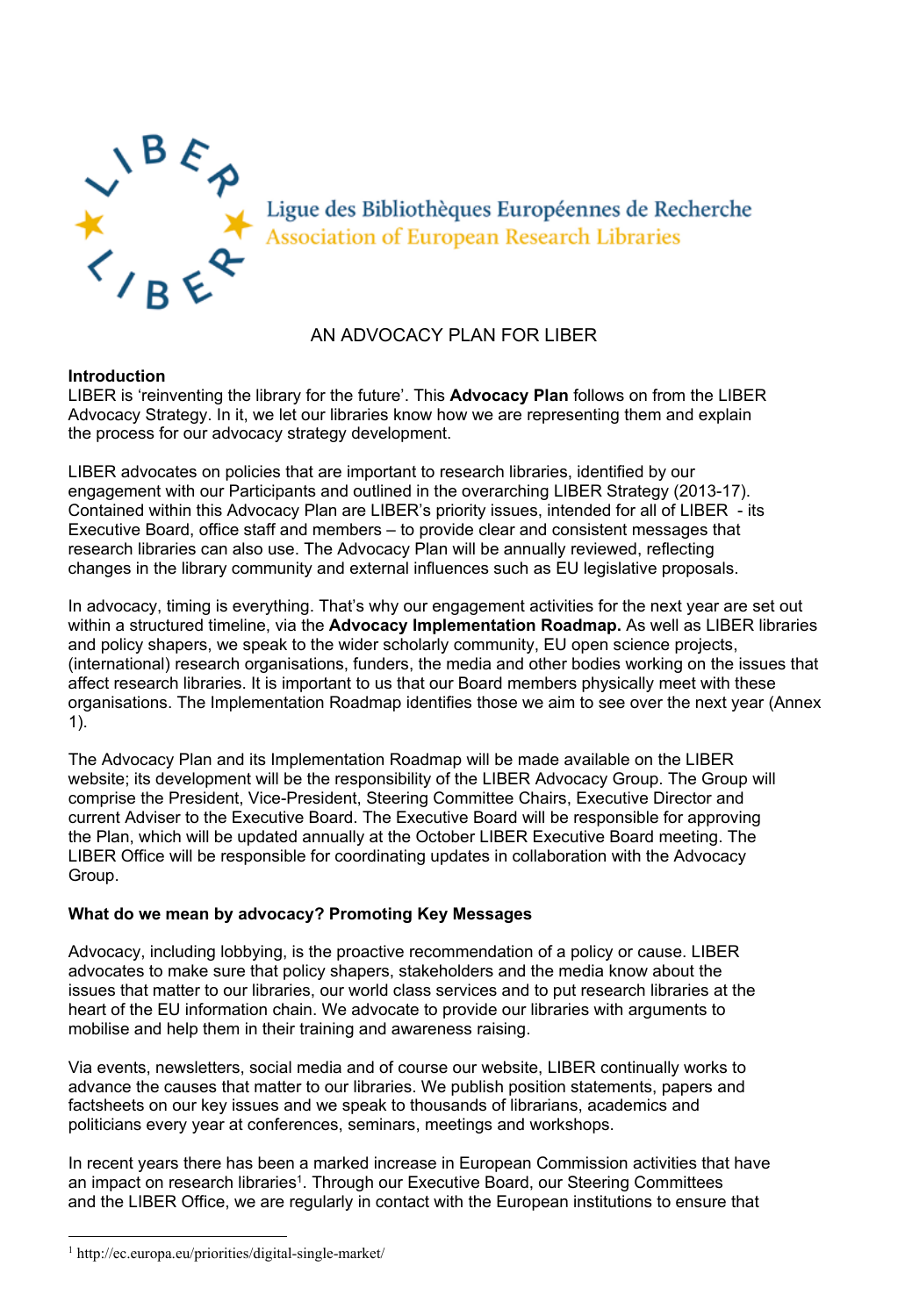the priorities of research libraries remain high on the agenda. A fundamental part of this work is keeping LIBER Participants informed of our activities and ensuring that we accurately promote matters that are important to them, making the most of the opportunities offered at EU and international level and feeding back information.

## **Key Messages**

Because LIBER works on a number of areas affected by ongoing EU policy and project developments, thematic advocacy factsheets are regularly prepared and reviewed in order to provide a more in depth explanation of our position on specific issues. New thematic areas will be defined by the Advocacy Group and approved by the LIBER Executive Board. Responsibility for drafting and updating thematic papers falls to the appropriate Steering Committees. Thematic advocacy factsheets will be updated annually.

The key areas for advocacy and lobbying have their foundation in LIBER's Strategy<sup>2</sup> and Strategic Directions<sup>3</sup>. At present, the priority areas are:

- **Copyright**
- **Text and Data Mining (TDM)**
- **Research Data Management (RDM)**
- **Open Access**
- **H2020 Preparations and Implementation**

LIBER is constantly developing its key advocacy messages and will encourage its libraries to help promote them.

## **Copyright**

LIBER is advocating for a modern and fit-for-purpose European copyright regime that recognises the needs of R&D, education and scholarship. Such a regime is required in order to foster collaboration, competitiveness and innovation. We have developed a copyright factsheet for our members, which contains further information on how LIBER is actively lobbying to get the Information Society Directive (2001) reformed with the following

## **Key Messages**:

- **1. Support education, research and learning, by ensuring that exceptions for libraries, teaching and research are a right that cannot be overridden by contract.**
- **2. Recognise the importance of the university knowledge transfer agenda by removing the condition that all exception based research copying is "non-commercial". Any exception for research should not distinguish between commercial and non-commercial research purposes.**
- **3. Safeguard copyright exceptions and limitations from override by technological protection measures.**
- **4. Support international collaboration by harmonising copyright exceptions and limitations and ensuring that they work across borders.**
- **5. Increase the availability of digital content by reducing the term of copyright, allowing libraries to digitise content that is unavailable commercially and allowing the results of publically funded research to be made open access.**
- **6. Recognise that the making of multiple copies is an intrinsic activity to the digital age by reducing the scope of the right of reproduction so that only copies of economic significance are considered as reproductions4 .**

<sup>&</sup>lt;sup>2</sup> http://libereurope.eu/wp-content/uploads/liber\_strategic\_plan\_2013-2015\_final\_version.pdf

<sup>&</sup>lt;sup>3</sup> Developing Leadership in Changing Times; Supporting the Case for Research Libraries; Enabling Open Science; Fostering New Models for Libraries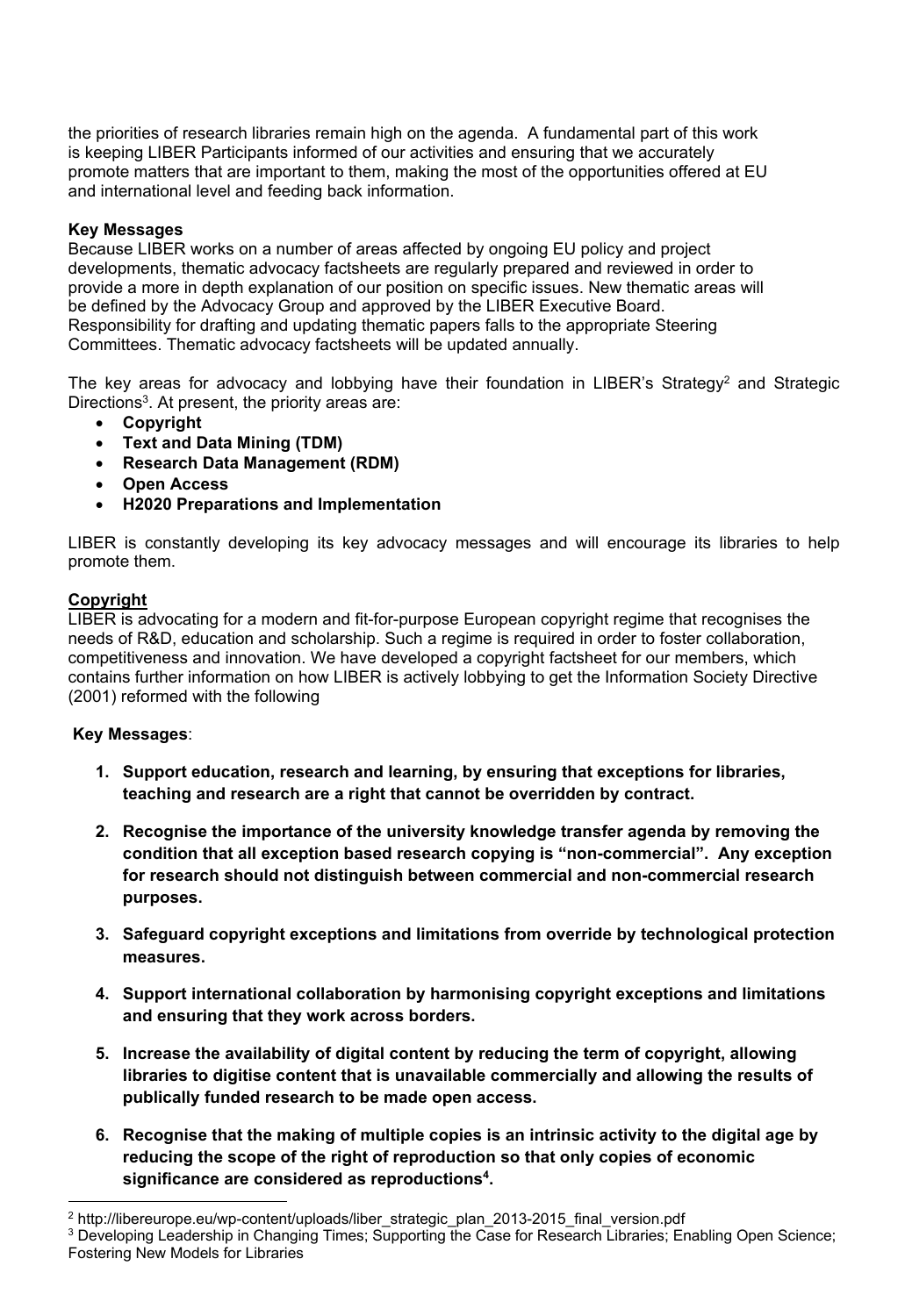## **7. Reduce barriers to open access by ensuring authors of publically funded research retain the right to secondary distribution and the right to waive compensation in order to make their outputs openly available.**

In the light of upcoming copyright review proposals from the Commission, LIBER also advocates that there should be a mandatory Text and Data Mining (TDM) exception on copyright.

### **Text and Data Mining**

By harnessing big data, text and data mining will increase the progress of science exponentially. It has the potential to facilitate the discovery of cures for diseases such as cancer and Parkinson's. It has already been used to discover how existing drugs can be used to treat other conditions. It will act as a foundation for innovation and new industry. A copyright exception for TDM will enable libraries and their users to contribute greatly to an innovative and competitive Europe.

LIBER has developed a [factsheet](http://libereurope.eu/wp-content/uploads/2014/11/Liber-TDM-Factsheet-v2.pdf) for our libraries, which contains further information in support of our

#### **Key Messages on TDM:**

- **1. A lack of clarity around the legality of TDM is inhibiting TDM based research in Europe.**
- **2. The solutions offered by publishers are not only insufficient to meet the needs of researchers, they are placing European researchers at a disadvantage.**
- **3. The introduction of a mandatory exception that cannot be overridden by contracts is essential.**
- **4. An exception for TDM that should allow those who have legal access to the content to extract facts and data from the content using automated methods such as crawling and scraping. We are not seeking to gain free access to copyrighted works.**
- **5. TDM does not put unnecessary strain on publishers' infrastructure. Open Access publishers have confirmed this to be true.**
- **6. TDM is concerned only with the extraction of non-copyrightable objects (facts and data), it makes no sense when drafting a law to address the technical shortcomings of the current copyright framework to limit that solution to non-commercial uses.**

#### **The Hague Declaration as an Advocacy Tool for TDM**

LIBER has been pro-active in coordinating the production of [The Hague Declaration](http://thehaguedeclaration.com/) to emphasise the importance of TDM. The Hague Declaration aims to mobilise stakeholders behind better access to facts, data and ideas for knowledge discovery in the Digital Age. With its own Roadmap for Action it was produced in collaboration with international experts in various fields of science. It was formally launched in Brussels in May at the advent of the European Commission Digital Single Market Strategy. The Hague Declaration already has more than 400 signatures of support including over 200 organisations but we need more. LIBER will continue to raise the profile of the Declaration, within its networks, online and at the EU institutions.

## **Research Data Management (RDM)**

Research data are a core asset in many research areas. With a growing variety of data types and a massive growth in volume, the management of research data is becoming increasingly important, not least for research institutions acknowledging the value of data by making sure data can be used today and in the future. Libraries are engaging at institutional, national and international levels to promote new roles for libraries in research data (e.g. the Research Data Alliance and several European projects).

LIBER advocates both to the EU institutions and for the benefit of members. **In its Libraries and Research Data factsheet, LIBER set out six key messages intended for libraries on RDM:**

<sup>4</sup> [http://www.lisboncouncil.net/publication/publication/95-copyright-reform-for-growth-and-jobs-modernising-the](http://www.lisboncouncil.net/publication/publication/95-copyright-reform-for-growth-and-jobs-modernising-the-european-copyright-framework.html)[european-copyright-framework.html](http://www.lisboncouncil.net/publication/publication/95-copyright-reform-for-growth-and-jobs-modernising-the-european-copyright-framework.html)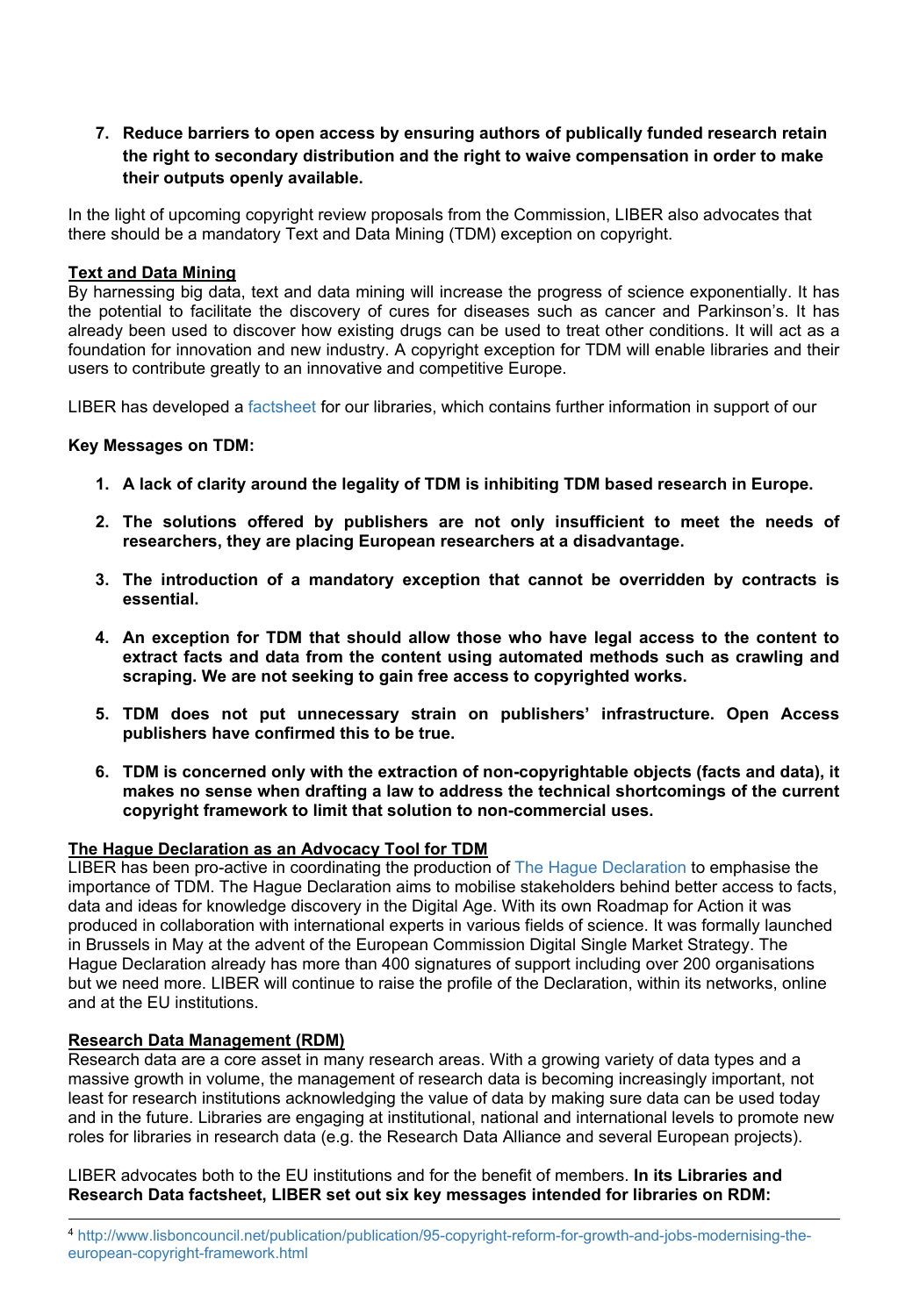- **1. Securing the future use of research data can best be achieved via an institutional policy on research data and strategies for its implementation. Libraries can provide expertise and are ready to collaborate with research administrators and IT units to achieve these goals.**
- **2. There is no one-fits-all RDM solution. However, there will be similarities and differences in how researchers across disciplines work with data. Some areas will be fit for generic solutions and others need integration of special features and tools.**
- **3. Balance the needs of all disciplines. The long-tail of diverse data from various disciplines,as well as data resulting from cross-domain research are equally important as the data that already have a home in a subject-based data repository.**
- **4. Implementation requires new service roles. This will often involve creating new roles and job descriptions in libraries. Investment may need to be made in new staff or further qualification.**
- **5. Continue exploring requirements and synergies. Challenging areas will likely include the need to establish legal and ethical advice on data privacy.**
- **6. Curate and think of future needs. Data management plans should be treated as 'living documents' that need to be reviewed regularly.**

The copyright, TDM and RDM key messages were developed by the Working Group on Copyright, the Steering Committee on Advocacy and Communications and the Steering Committee on Scholarly Communication and Research Infrastructures. They have been communicated to LIBER Libraries and are available on the LIBER website.

## **Other Key Messages in Development**

Other Key Message Factsheets are currently in development via appropriate the Steering Committees and are to be made available in 2015. They include:

- Open Access
- Horizon 2020

Below is a brief description of what LIBER will be advocating in these areas.

## **Open Access**

LIBER advocates for Open Access of scholarly content. The results of scholarly research should be freely available to everyone, either by publishing the results of that research in an Open Access repository (Green OA) or by publishing in an Open Access journal (Gold OA). As an Association, LIBER is committed to transparent governance that serves its members, while at the same time offering the widest possible public access to its resources and knowledge. LIBER has published its own [Open](http://libereurope.eu/libers-open-access-publication-guidelines/)  [Access Publication Guidelines](http://libereurope.eu/libers-open-access-publication-guidelines/) for works produced by LIBER and is a partner in the OpenAIRE project leading a pilot aimed at stimulating publishing in Open Access journals in Europe.

## **Horizon 2020 (H2020) Preparations and Implementation**

Under the current Horizon 2020 programme, the Commission plans to work towards on a European Open Science Agenda with all concerned stakeholders. The recently announced Commission Open Science Cloud initiative will combine existing and future data infrastructures, offering secure and seamless access to European researchers for storing, managing and processing data from different sources. Through the work of the Steering Committees, LIBER will develop its evidence base and make the case for H2020 to support libraries in enabling the uptake of Open Science. LIBER will engage in the development of the Cloud for Open Science; ensuring that research libraries and their institutions are recognised as key actors in the Cloud.

## **Strategy Objectives**

This Advocacy Plan will support the LIBER Strategy (2013-2017) and the Strategic Directions (Developing Leadership in Changing Times; Supporting the Case for Research Libraries; Enabling Open